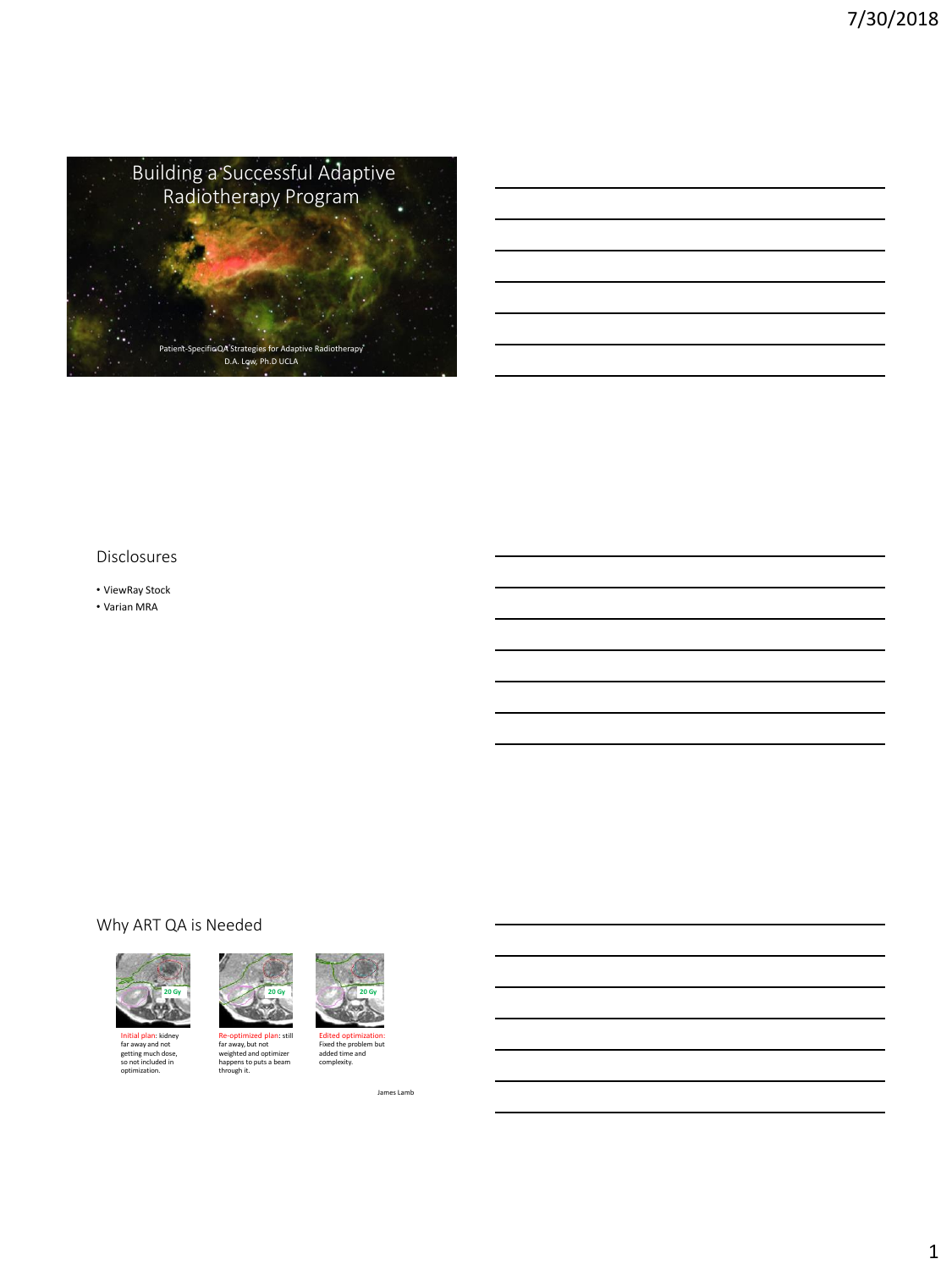

Jan-Jakob Sonke

## Patient-Specific QA

- Patient-specific QA paradigms need to be revisited for Adaptive RT
- Time, complexity, and changes in risk profiles demand updated approach
- No anecdotal or recorded data concerning errors
- Proactive approach is needed



CENTRAL

## How to Approach?

- TG100 based concepts
- FMEA
- Identify potential failure modes
- Evaluate relative priority to manage failure mode (risk priority number) Deteo

 $\cdot$  RPN =  $O^*D^*S$ 

- O: Probability of occurrence
- D: (non) Detection
- S: Severity

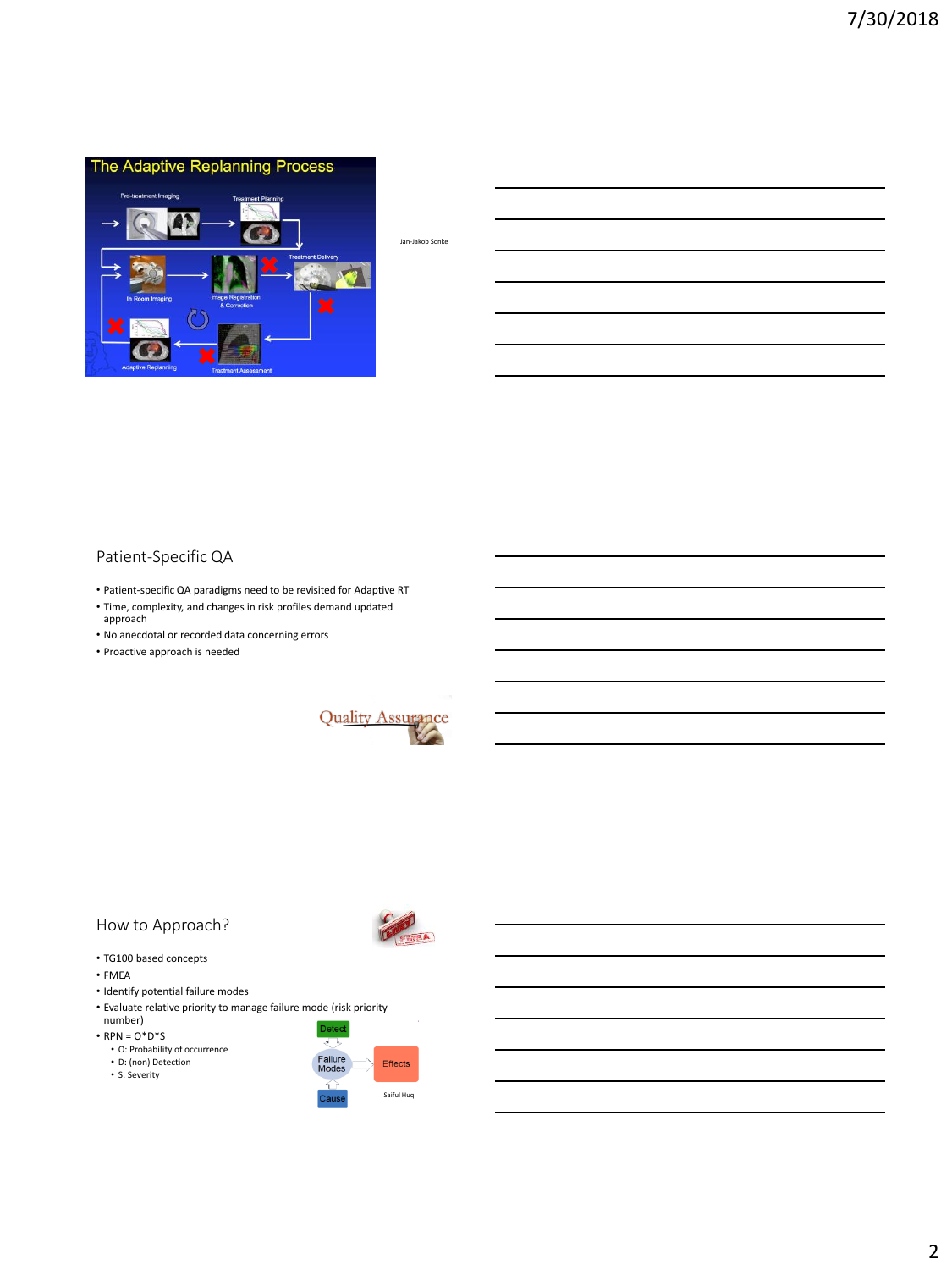## Example ODS Table Highly Nonlinear!

| Rank           | Occurrence                                                               | Detection                                                                                   | Severity                                        |
|----------------|--------------------------------------------------------------------------|---------------------------------------------------------------------------------------------|-------------------------------------------------|
|                | Probability that the cause<br>will occur and lead to the<br>failure mode | Probability that the failure<br>mode will be detected before<br>resulting in the end effect | Seriousness of the end<br>effect when it occurs |
|                | Remote probability                                                       | Always                                                                                      | No effect                                       |
| $\overline{2}$ | Low probability                                                          | High likelihood                                                                             | Minor effect                                    |
| 3              |                                                                          |                                                                                             |                                                 |
|                | Moderate probability                                                     | Moderate likelihood                                                                         | Moderate effect                                 |
| 5              |                                                                          |                                                                                             |                                                 |
| 6              |                                                                          |                                                                                             |                                                 |
|                | High probability                                                         | Low likelihood                                                                              | Serious effect                                  |
| 8              |                                                                          |                                                                                             |                                                 |
| $\mathbf{Q}$   | Very high probability                                                    | Very low likelihood                                                                         | Injury                                          |
| 10             | 100% probable                                                            | Never                                                                                       | Death                                           |

FMEA ranking scales for Occurrence, Detection and Severity.

Death = 5X Minor Effect!

#### Adaptive FMEA

- FMEA for ART conduced by Noel et al
- Evaluated "critical steps" in conventional IMRT and ART
- 21 critical steps unique to standard  $\frac{1}{\text{Nucleon (2)}}$ IMRT
- 30 critical steps common to both
- 13 new critical steps



### Relative FMEA

- Followed up by Cai et al to compare conventional IMRT and Adaptive
- Divided into 5 workflow categories • Simulation
	- Data Transfer and MD Orders
	- Treatment Planning Plan Approval and Preparation
	-
	- Treatment

| <b>Pumps furt to</b><br><b>Ration Proposality</b><br>moresce in RFN<br>Ful biological futborough N<br>Demography 18792<br>pelliperrier Sprate 20<br><b>Alle Critician Exchang Bachinet</b><br>med rippeantes/Politics (S.)<br><b>Modern L</b><br><b>Mark Savarner/Rome (2)</b><br><b>Silver Fisher Montgomment &amp; LAXA</b>                                                                                                                                                                                                                                                                                                       | ART                                          |
|-------------------------------------------------------------------------------------------------------------------------------------------------------------------------------------------------------------------------------------------------------------------------------------------------------------------------------------------------------------------------------------------------------------------------------------------------------------------------------------------------------------------------------------------------------------------------------------------------------------------------------------|----------------------------------------------|
| V March 11<br><b>Victorial or the Winds</b><br>bret its brough Kingh A widow due (1994)<br><b>Change Insured In</b><br>Funder Sociological Eliza<br>graphy Moden Muringament<br><b>Stated Quadrelling for TV 10</b><br><b>ATEN CARDS</b><br>or creers which the be-<br><b>Cal Insteady 2</b>                                                                                                                                                                                                                                                                                                                                        |                                              |
| <b>CAVID-TO-TO-TYP/MESOSHI</b><br>GA Strategic AG<br><b>Colored Funder (22)</b><br><b>STRAITS &amp; COVERNS</b><br>Airi - CTIVETTIN<br><b>Robert's Finish (1)</b><br>functor threat Calledonian Off<br>FTO CONVANITION CO.<br>Colourury Crow List<br><b>North Corporation (M)</b><br>ī<br><b>Rétéraporte Le Victor</b><br><b>PATRICK TRUCKER HELD</b><br><b><i><u>Smu Delimination CT</u></i></b><br>un't CT ha Bomidy (S)<br><b>Rithbuy, Maak</b><br><b><i>Aux Leaf Seleumbry 20</i></b><br><b>Drivery A</b><br><b>Exploration Caref Kink Jackson of</b><br>contract of the assessment of<br><b>Museum</b><br><b>Endura Has UP</b> | <b>DOMINIO</b><br>œ<br>m                     |
| On Ninningy 6<br>um.<br><b>PETROLICATION</b><br><b>A MIRSING MITAGE</b><br><b>ATATA</b>                                                                                                                                                                                                                                                                                                                                                                                                                                                                                                                                             |                                              |
| Day 1 To - Calculated and March 4<br><b>Stay's Sc - Autubs achievements</b><br><b>Das 4 St - Ralant Paulineerg (K)</b><br><b>TWO TV - BRANCHA COUNTRY -</b><br><b>Day City: Livia Letter Inc. 20</b><br><b>SALE NO. NORTH</b><br>three if they have to the unusual<br><b>Flood Ford Minister To</b>                                                                                                                                                                                                                                                                                                                                 | The foremanas O.C.<br>and will not the paint |
| Cai et al, Med Phys in press                                                                                                                                                                                                                                                                                                                                                                                                                                                                                                                                                                                                        |                                              |

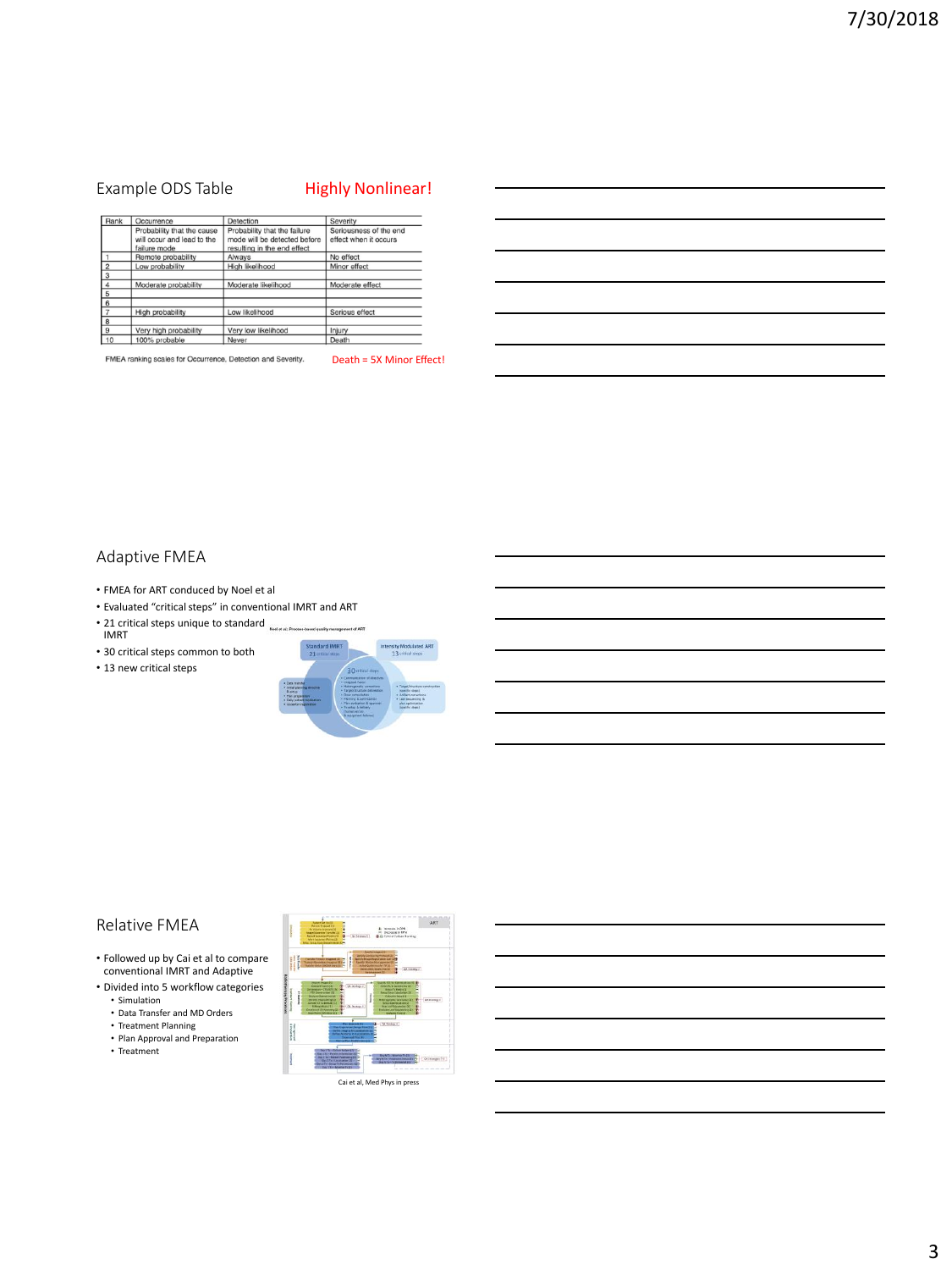## Why Different?

- Timescales
	- Off-line allows 1 day for entire workflow • On-line allows minutes for entire workflow
- Workflow more complex
	- Similar to retreatment • Requires assessment of prior dose
	-
	- Registration and re-segmentation Requires optimization with updated contours
	- Rapid evaluation of plan quality



#### Simulation

| Patient Set Up (2)<br>Simulation<br>Patient Prepped (1)<br>Tx Volume Scanned (5)<br>Image/Isocenter Transfer (1)<br>Record Isocenter/Points (1)<br>Œ<br>Mark Isocenter/Points (2)<br>Misc. Setup Data Documented (3)- |                                   | <b>ART</b><br>Increase in RPN<br>Decrease in RPN<br>QA Strategy 1<br><b>B</b> O Critical Failure Ranking<br>Number of failure modes |                                                                                          |  |
|-----------------------------------------------------------------------------------------------------------------------------------------------------------------------------------------------------------------------|-----------------------------------|-------------------------------------------------------------------------------------------------------------------------------------|------------------------------------------------------------------------------------------|--|
|                                                                                                                                                                                                                       |                                   |                                                                                                                                     |                                                                                          |  |
|                                                                                                                                                                                                                       | <b>Failures</b>                   | <b>Associated Steps</b>                                                                                                             | <b>QA Strategies</b>                                                                     |  |
|                                                                                                                                                                                                                       | Incorrect isocenter documentation | Daily imaging/simulation, adaptive<br>planning setup, adaptive plan setup<br>and delivery                                           | Automated isocenter capture,<br>checklists, monitoring trends in<br>daily patient shifts |  |

### Data Transfer and MD Orders



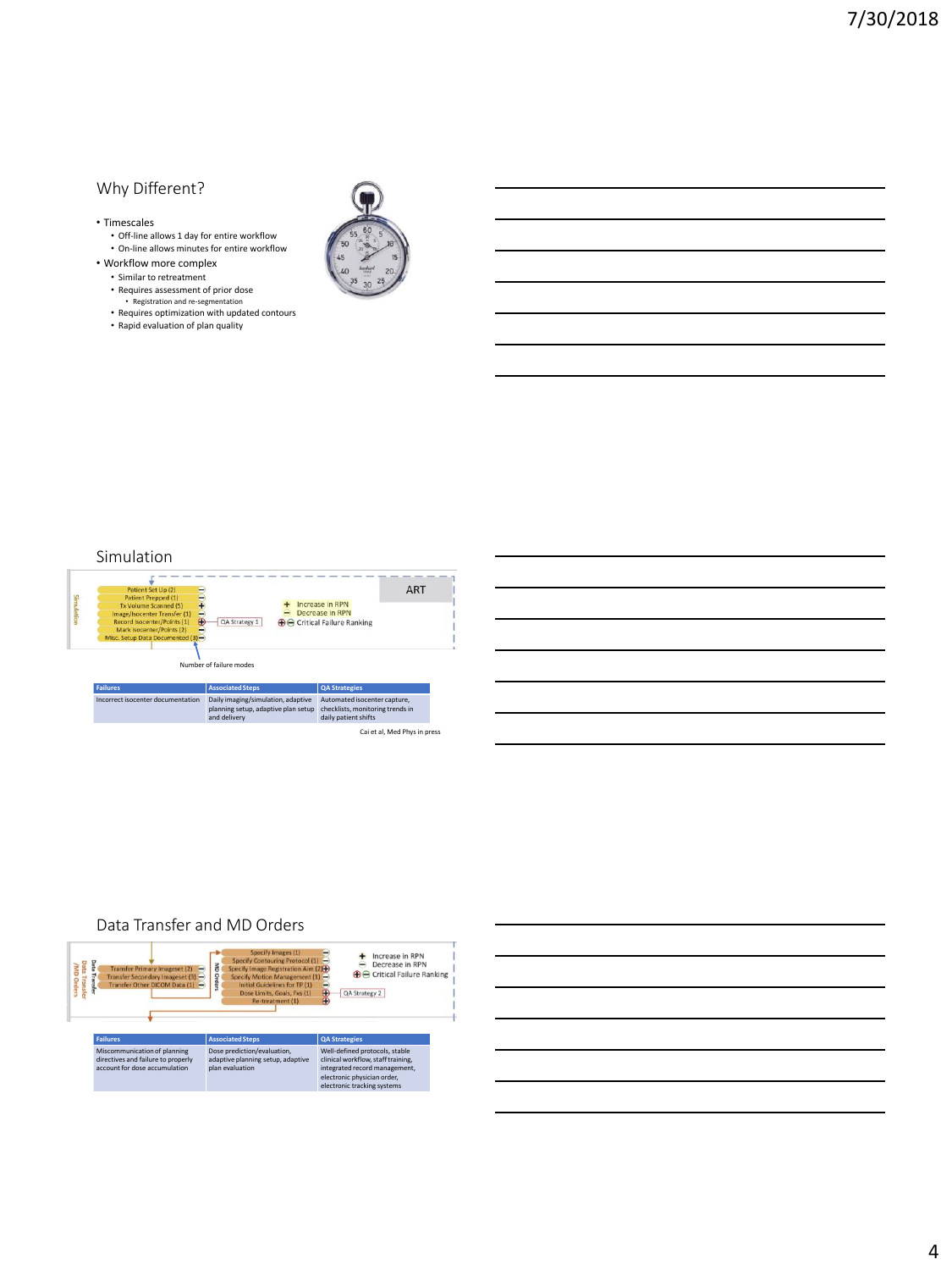

## UCLA Checklists and Communications





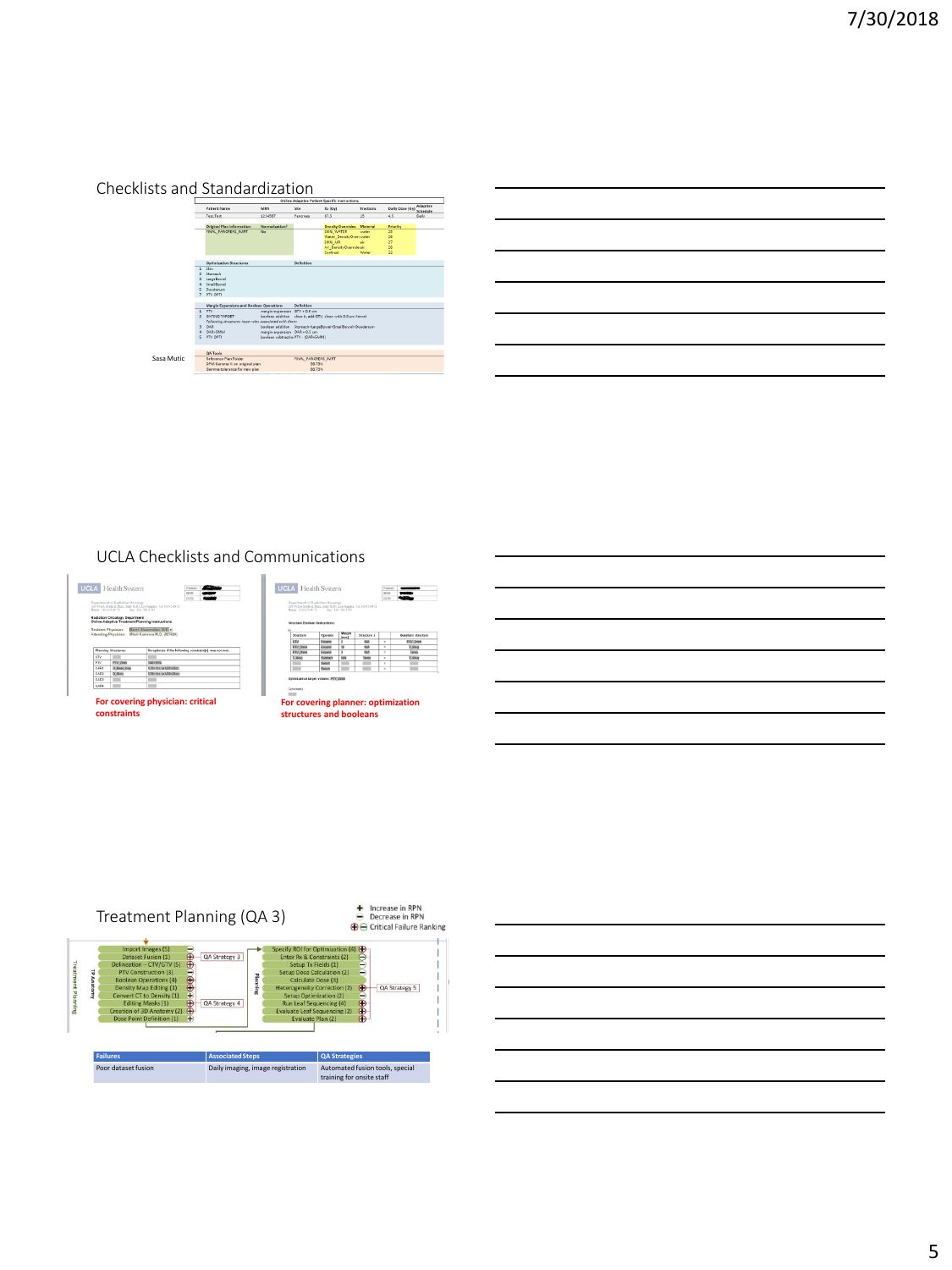#### Fusion QA

- Same processes as traditional fusion
- Manual evaluation
- Focus, focus, focus



# Treatment Planning (QA 4)



## Contouring

- 1) Manual and auto-contouring with and without deformation Number of structures need to minimize
- 
- Contouring errors Focus on errors that have dosimetric impact
- The goal is to quickly (minutes) create needed structures which are sufficiently accurate to create adaptive plan

2) Manual contour QA

3) Automatic contour QA

- Not the same as automatic contouring
- 
- Generally a separate algorithm/software Developing paradigm and tools

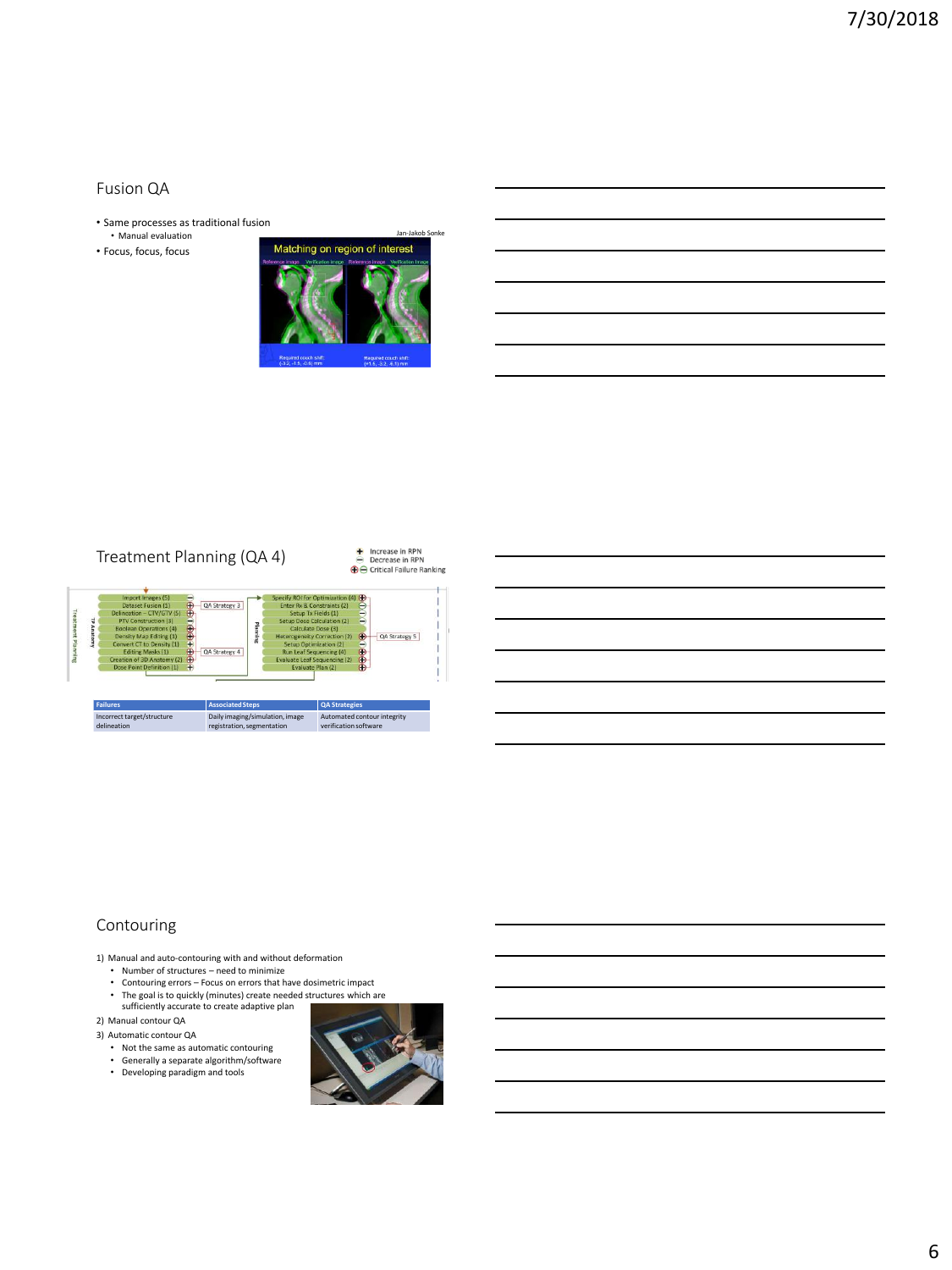## Altman et al (PMB 2015, 5199)

- Developed automated contour QA technique
- Relied on knowledge-based approach
- Technique able to detect most errors
- Adaptive is subtly different
	- Same patient, different day Patient is its own knowledge base
- Metrics: • Size/shape • Positional
- $\pm$
- Image/pixel properties Binary type metrics (e.g. presence)





## Contour QA



#### Chen et al, Geometric Attribute Distribution Model

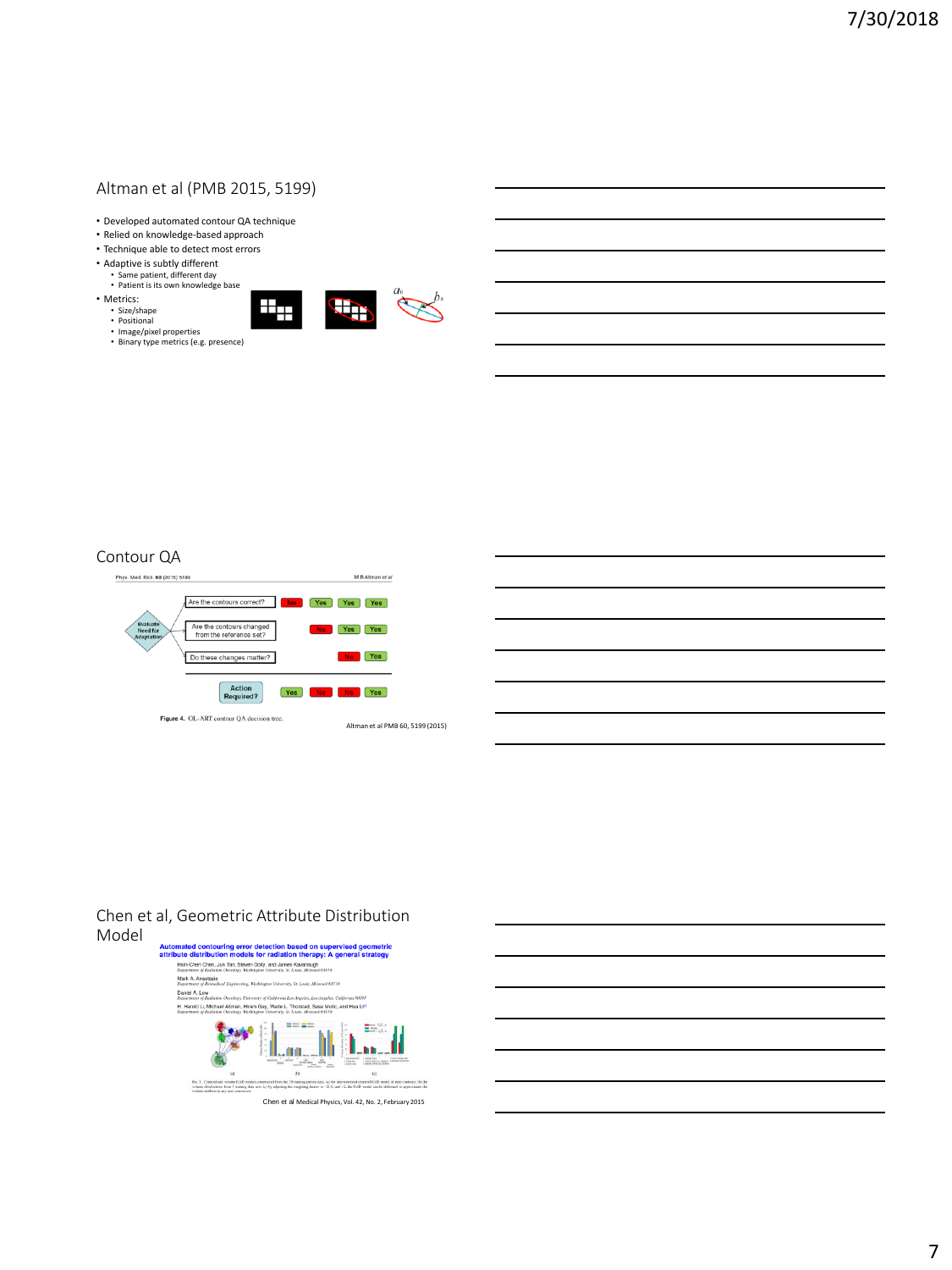## GAD Model

- Characterize intra-structural centroid and volume variations
- Intra-structural shape variations
- Iterative weighted GAD model-fitting to detect contouring errors
- Trained and demonstrated on head and neck patients
- Sensitivity and specificity >0.9 for centroid and volume related contouring errors
- Sensitivity and specificity of 0.82 and 0.94, respectively, for shape errors

## Our QA Process

• Manual during initial processes (physicist and physician)

• After plan completed, QA report contains quantitative comparisons between Maptive = 958 min.ratel (Keel mine)<br>Testal = 190 min.tatel Blast mine<br>Thele (Adjustme britis) = 6.007







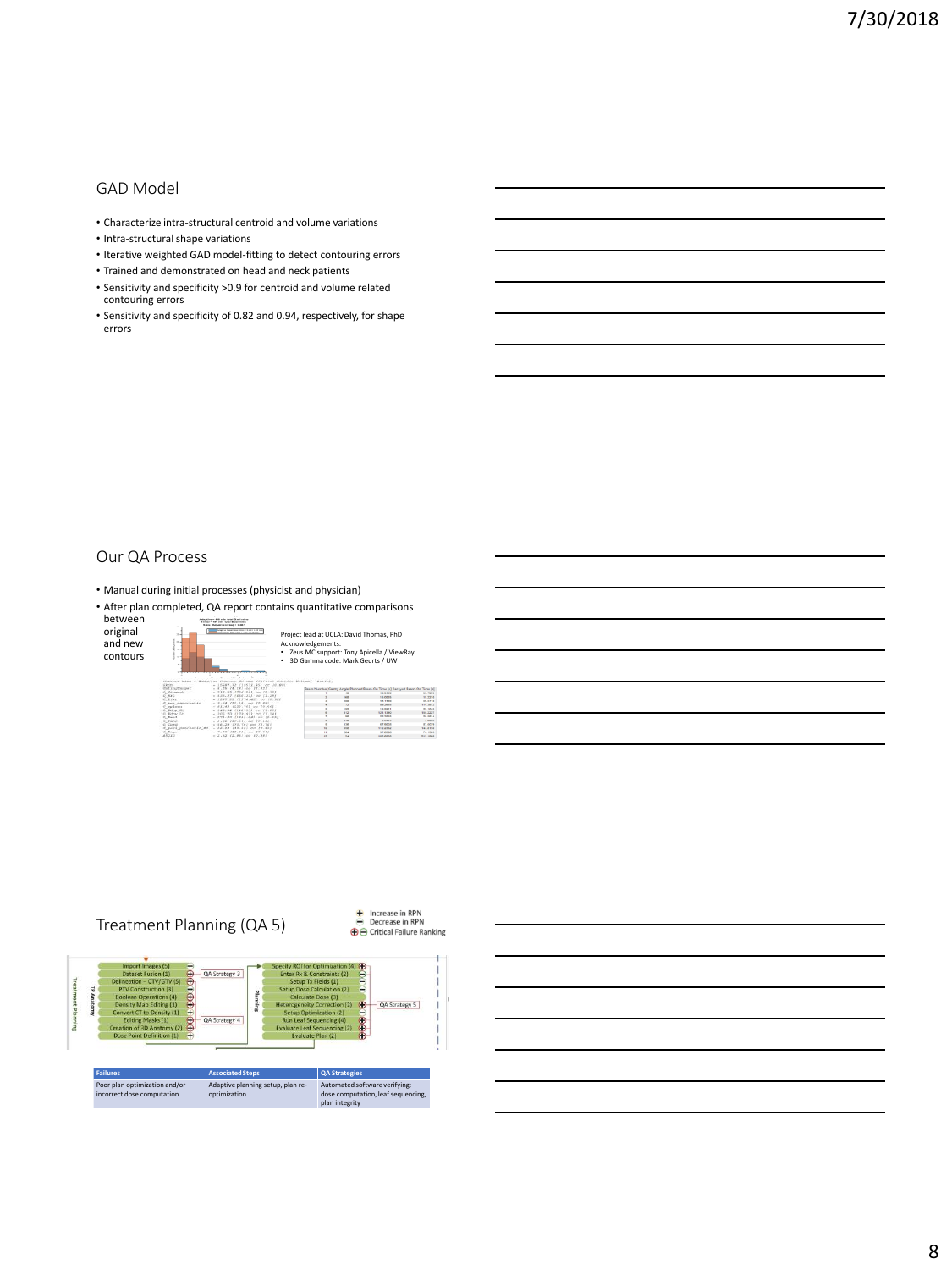## Plan verification

• Traditional workflow • measurement based • Adaptive workflow • calculation based

Wash U Process, Courtesy Sasa Mutic

Wash U Software, Courtesy Sasa Mutic



## Dose Distribution Comparison

• 3D gamma calculation over the full volume with 3%, 3 mm criteria • Everything outside the skin is ignored



### UCLA Process

- Also use Monte Carlo
- Developed our "wrapper"

|                                       |                               |                        | Adaptive Dese                  |                                  | Recidentated Adaptive Dear                       |
|---------------------------------------|-------------------------------|------------------------|--------------------------------|----------------------------------|--------------------------------------------------|
| Number<br>of Histories<br>$(10^{4}x)$ | Re-Calculate<br>Adaptive Dose | $\mathbf{e}$<br>$\sim$ |                                | $\overline{a}$<br>$\overline{a}$ | ۰                                                |
|                                       | $30 -$                        | ä                      |                                | s.                               |                                                  |
| Distance<br>Tolerance [mm]            | Dose<br>Threshold [%]         | 5Ĵ                     |                                | w                                |                                                  |
| b                                     |                               |                        |                                |                                  |                                                  |
| Dose<br>Tolerance (%)                 | Calculate<br>Gamma            | ٠                      | Gomma Passing Rate + 69.89 (%) | $\overline{a}$<br>ä              | Genra                                            |
| Generate report                       |                               | $\frac{1}{2}$<br>i.    |                                | 0.6                              |                                                  |
|                                       |                               | s<br>$\mathbf{r}$      |                                | $\frac{1}{2}$ .<br>$\sim$        |                                                  |
|                                       |                               | ÷.                     |                                | ó3                               |                                                  |
|                                       |                               | и                      |                                | 0.3<br>٠                         |                                                  |
|                                       |                               |                        |                                |                                  | $\overline{1}$<br>$\alpha$<br>٠<br><b>Course</b> |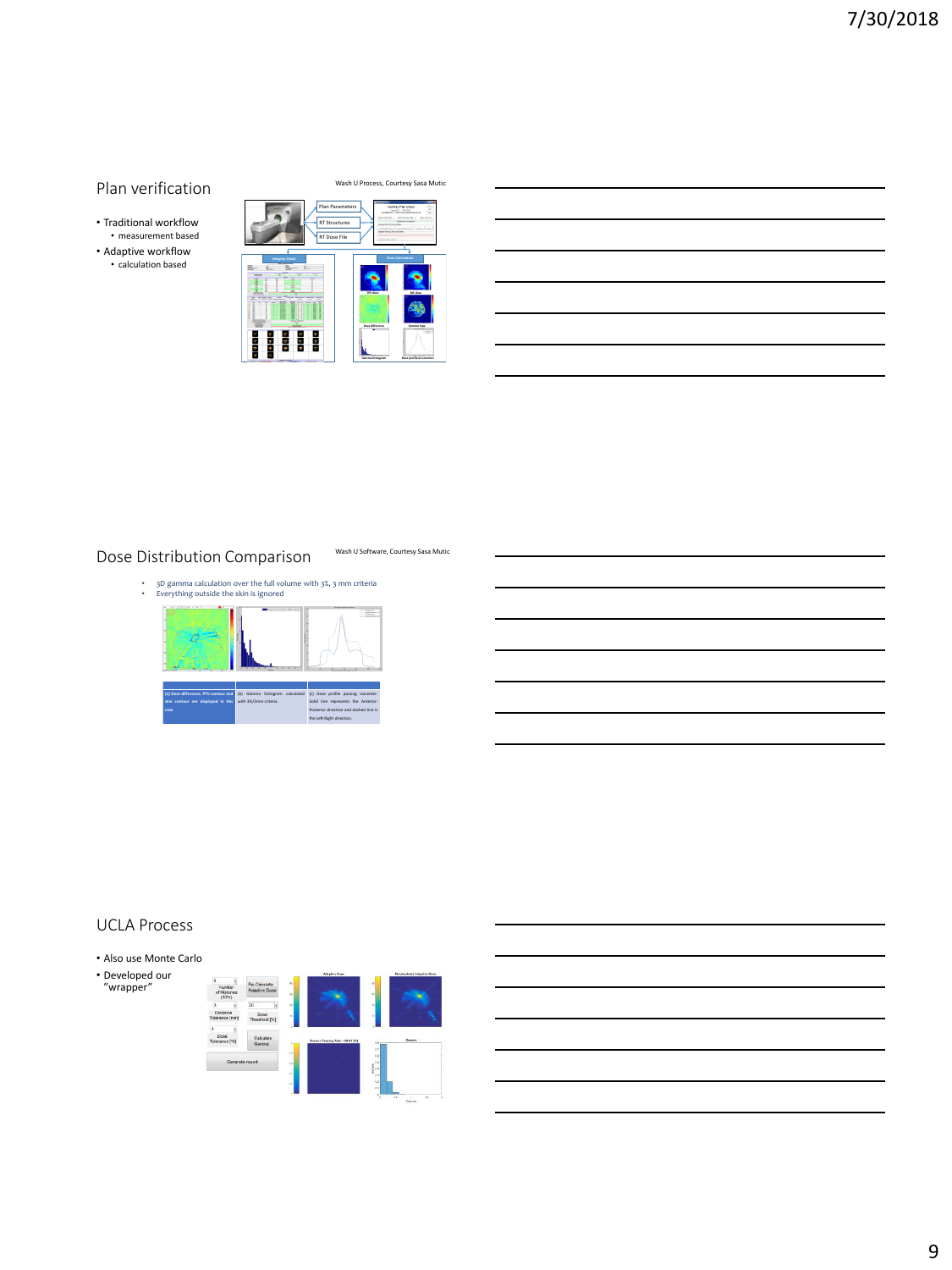#### Plan Approval and Preparation

| Plan Approva<br><b>&amp; Preparation</b> |                 | QA Strategy 6<br>Plan Approval (3)<br>Plan Preparation (Image Data) (1) -<br>Define Imaging for Localization (1) -<br>Define Anatomy for Localization (1) -<br>Download Plan (3)<br>Manual Plan Modification (1) | Increase in RPN<br>Decrease in RPN<br><b>⊕</b> Critical Failure Ranking                          |  |
|------------------------------------------|-----------------|------------------------------------------------------------------------------------------------------------------------------------------------------------------------------------------------------------------|--------------------------------------------------------------------------------------------------|--|
|                                          | <b>Failures</b> | <b>Associated Steps</b>                                                                                                                                                                                          | <b>OA Strategies</b>                                                                             |  |
| Poor plan review                         |                 | Dose prediction/evaluation,<br>adaptive plan evaluation                                                                                                                                                          | Automated comparisons between<br>planning goals and achieved goals,<br>decision support software |  |

# Automated Plan Quality Checks

• Yang et al, (Wash U) Plan integrity verification



• Covington et al, (Michigan) Plan Checker Tool

• Zhu et al, (Duke), Prostate adaptive plan quality tool, predicts dose quality and compares against plan

# Plan Quality Evaluation Wash U Software, Courtesy Sasa Mutic

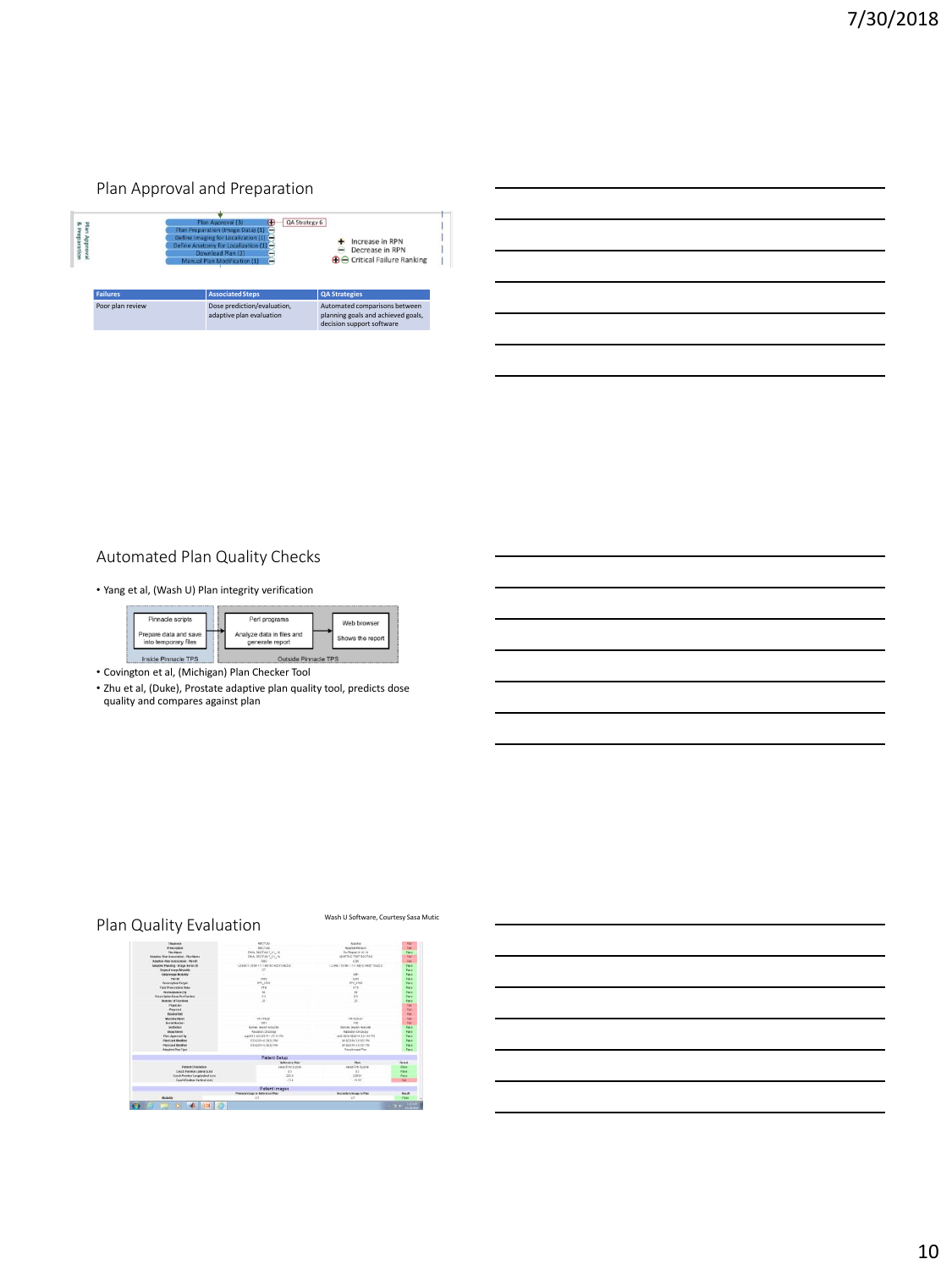

## Early Approach

- Peng et al (PMB 201 3659) developed 4 step approach for prostate ART
	- Offline phantom measurement of original plan
	- Online independent MU calc
	- Online plan-data transfer verification
	- Offline validation of delivered parameters (post-treatment)



### Wash U



11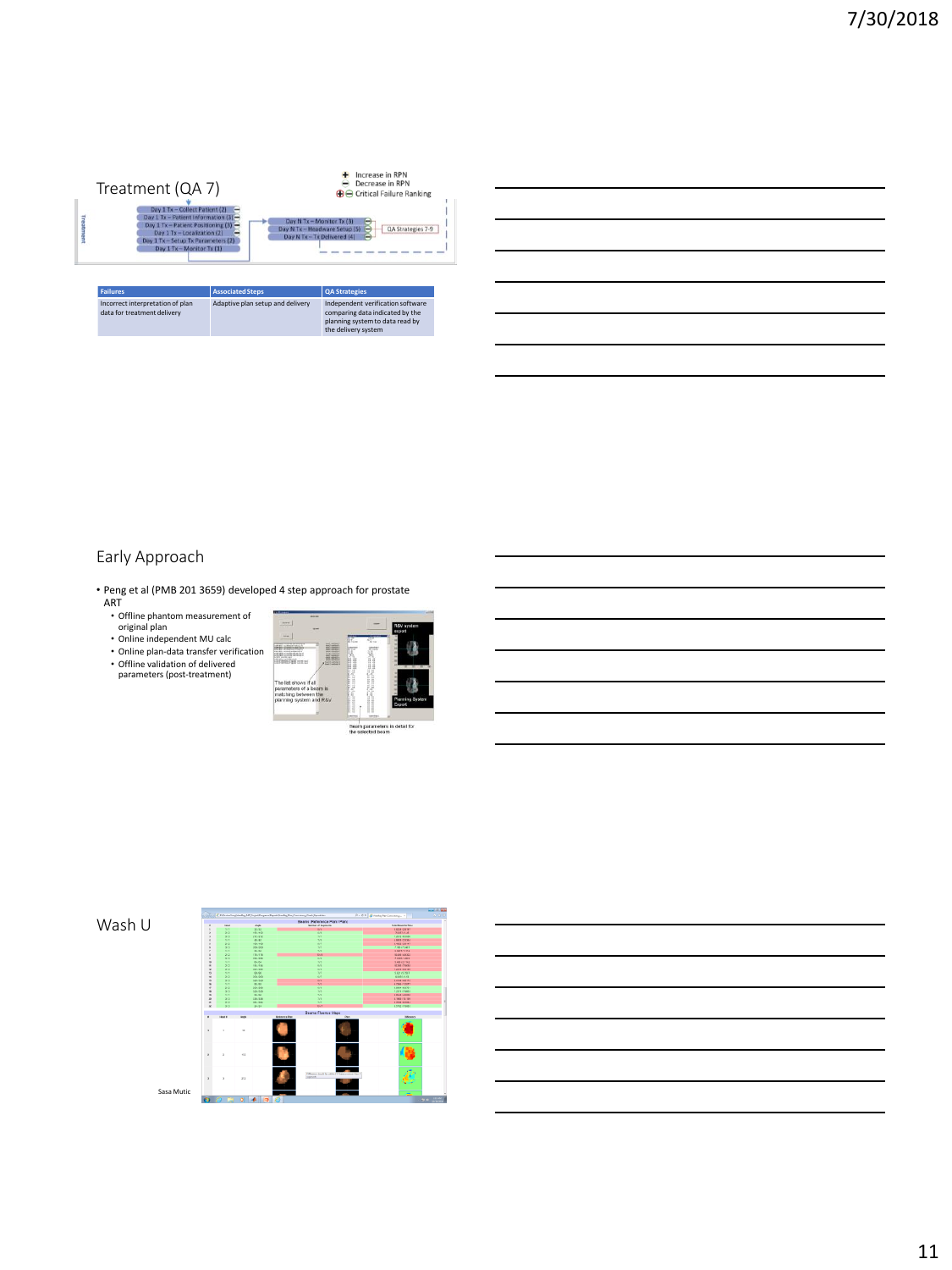

Adaptive plan setup and delivery Simulated delivery, pretreatment, retrospective MLC QA

| Independent Dose Calculations |  |
|-------------------------------|--|

• Wash U Software

Failures in treatment parameter setup on treatment machine

• Rapid Monte Carlo calculation

• Relatively poor statistics



## Dose Calculation Comparisons

• 3D Gamma comparison, histograms, profiles, etc.